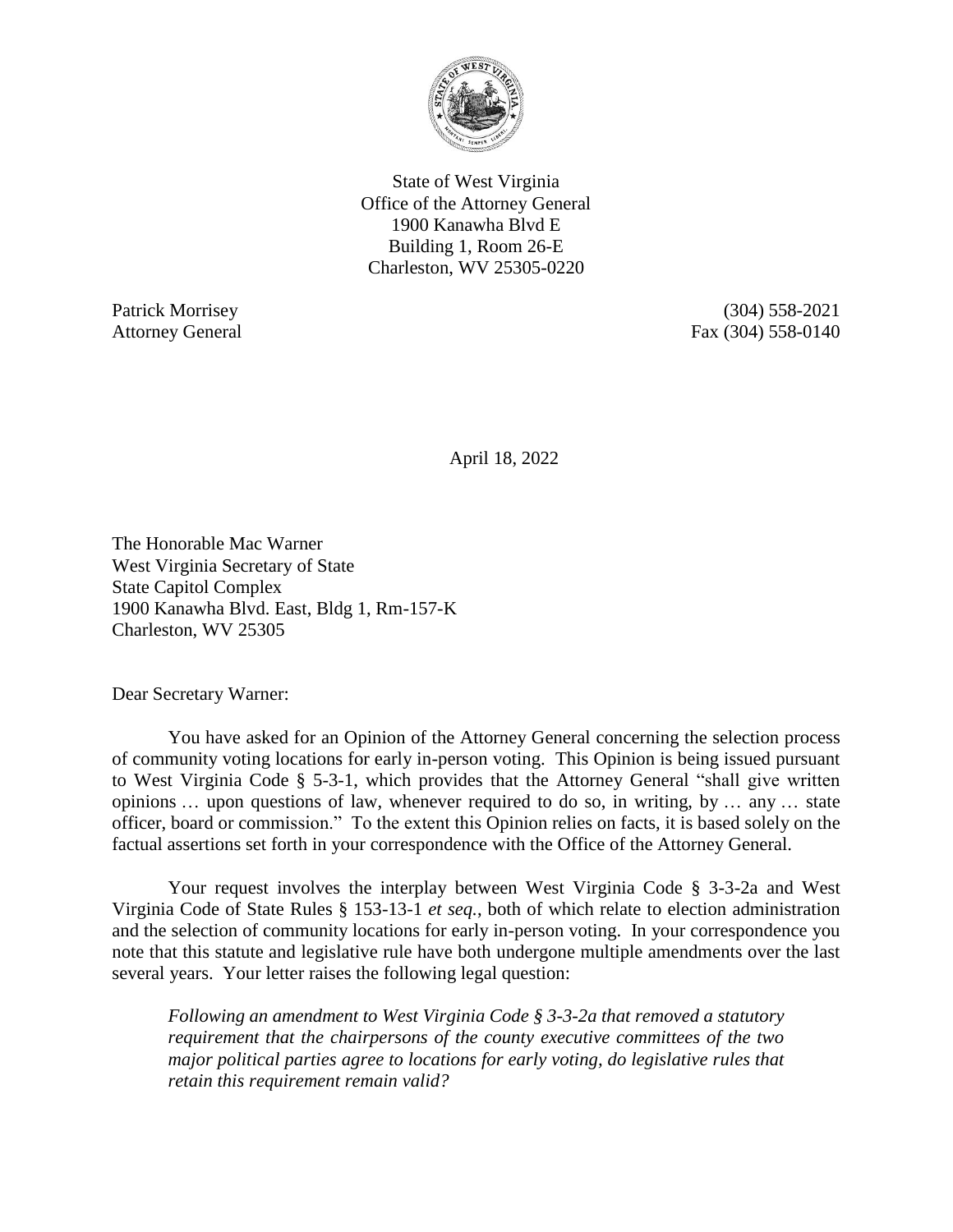We conclude that, in light of the 2011 amendment to West Virginia Code § 3-3-2a(b) removing the requirement that community locations for in-person early voting must be agreed to by the chairpersons of the county executive committees of the two major political parties, a reviewing court would likely set aside West Virginia Code of State Rules § 153-13-3.5, which addresses lack of consent by a chairperson. We further conclude, however, that other portions of the legislative rule retain full force and effect of law, including the location selection deadlines established in West Virginia Code of State Rules §§ 153-13-3.1 and -3.4.

## *Background*

In 2009, the Legislature amended West Virginia Code § 3-3-2a to address certain early inperson voting procedures. Of relevance to the question at hand, it read:

> The county commission may, with the approval of the county clerk or other official charged with the administration of elections, *and the written agreement of the chairpersons of the county executive committees of the two major political parties*, designate additional locations for early voting other than the county courthouse or courthouse annex.

W. Va. Code § 3-3-2a(b) (2009) (emphasis added). Additionally, West Virginia Code § 3-3-2a(c) (2009) directed the Secretary of State to "propose legislative and emergency rules … necessary to implement the provisions of this section," including "establishment of criteria to assure neutrality and security in the selection of additional locations."

The Secretary of State followed that directive, and in 2010 promulgated West Virginia Code of State Rules § 153-13-1 *et seq.* to establish "criteria to assure neutrality and security in the selection process for early voting in person satellite precincts … and deadlines for establishing such precincts." *See* 153 C.S.R. § 13-1.1 (2010). Under that legislative rule, county clerks are required to submit to the county commission proposals for early voting community locations no less than 120 days prior to election day. *See id.* § 13-3.1. The clerk must submit with the proposal "a duly notarized written agreement from the chairperson of the county executive committee of each of the two major political parties" together with "the basis for neutrality of the proposal." *See id.* §§ 13-3.3.a, 13-3.3.b. The county commission is required to either approve or disapprove the submitted proposal "no less than 90 days prior to election day." *See id.* § 13-3.4. Finally, if an "agreement cannot be reached among the county commission, county clerk and the chairperson of the county executive committee of each of the two major political parties," the proposal is void or in other words, each of those four people or entities have veto power. *Id.* § 13-3.5.

In 2011, the Legislature amended West Virginia Code § 3-3-2a(b) again and removed the requirement that the two chairpersons must agree to community locations for in-person early voting. Following the 2011 amendments, West Virginia Code § 3-3-2a(b) read as follows:

> The county commission may, with the approval of the county clerk or other official charged with the administration of elections,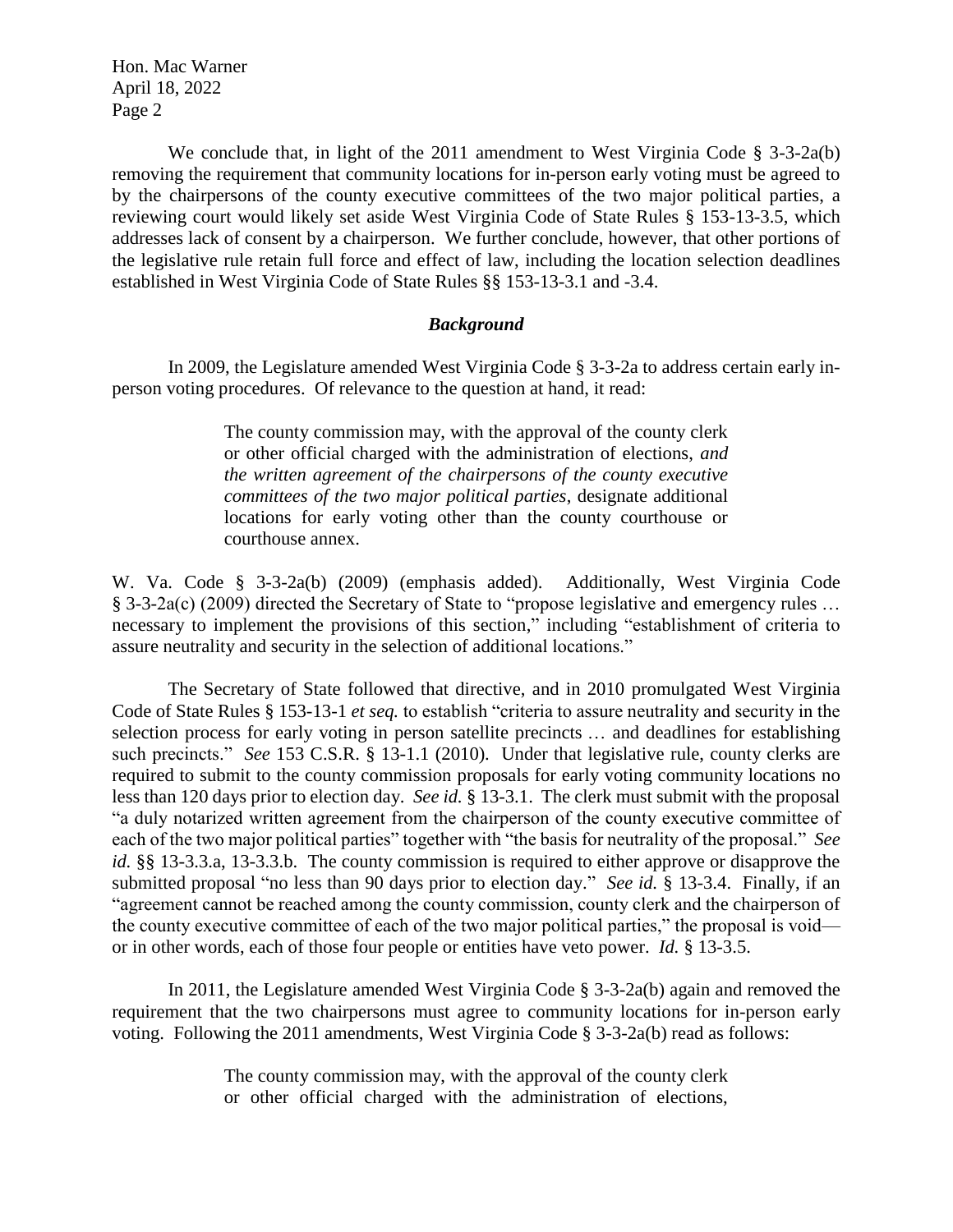> designate community voting locations for early voting, other than the county courthouse or courthouse annex, *by a majority of the members of the county commission voting to adopt the same at a public meeting called for that purpose*.

(emphasis added). Rather than making the chairpersons of the county executive committees necessary parties for approving community voting locations for early voting, the Legislature provided that they could participate in the process by nominating locations for community voting instead. W. Va. Code § 3-3-2a(b)(3) (2011). The Legislature left in place the requirement that the Secretary of State establish rules with "criteria to assure neutrality and security in the selection of community voting locations." *See* W. Va. Code § 3-3-2a(c) (2011).

Although West Virginia Code of State Rules § 153-13-1 *et seq.* was amended in 2019 and West Virginia Code § 3-3-2a was amended once more in 2020, none of these amendments altered the language above or are otherwise relevant to your request.

## *Discussion*

Because "[l]egislative rules have the force of law," "only an unambiguous conflicting statute, contradictory legislative history, a defect in the rulemaking process, evidence of bias or abuse of power, or some other startling revelation of fact" can upset "an agency's legitimate rulemaking authority." *Appalachian Power Co. v. State Tax Dep't of W. Va.*, 195 W. Va. 573, 583, 589, 466 S.E.2d 424, 434, 440 (1995) (cleaned up). In that vein, our supreme court uses the federal test to determine how much latitude agencies have to interpret their governing statutes: "If the intention of the Legislature is clear, that is the end of the matter," but "if the statute is silent or ambiguous with respect to the specific issue, the question for the court is whether the agency's answer is based on a permissible construction of the statute." Syl. pts. 3 & 4, *id.* (citing *[Chevron](https://1.next.westlaw.com/Link/Document/FullText?findType=Y&serNum=1984130736&pubNum=0000708&originatingDoc=I5a004597038211da9439b076ef9ec4de&refType=RP&originationContext=document&transitionType=DocumentItem&ppcid=ac2dfae3082247ed8a4529f0d6f2f0e7&contextData=(sc.Folder*cid.2261c4738d5a46c9a7e34c888d25dbd5*oc.Search))  U.S.A., Inc. v. Nat. Res. Def. Council, Inc.*, [467 U.S. 837 \(1984\)\)](https://1.next.westlaw.com/Link/Document/FullText?findType=Y&serNum=1984130736&pubNum=0000708&originatingDoc=I5a004597038211da9439b076ef9ec4de&refType=RP&originationContext=document&transitionType=DocumentItem&ppcid=ac2dfae3082247ed8a4529f0d6f2f0e7&contextData=(sc.Folder*cid.2261c4738d5a46c9a7e34c888d25dbd5*oc.Search)). This means that "clear" statutory "intent will trump any agency's rule to the contrary"—and as a result, "clearcut evidence of an inconsistency" is enough to set aside an otherwise valid rule. *Id.* at 589, 588, 466 S.E.2d at 440, 439.

And while sometimes the Legislature can effectively acquiesce to an agency's interpretation of a statute by adopting a legislative rule, the Supreme Court of Appeals recognizes acquiescence only in instances where the statute does not squarely address the issue at hand. *See W. Va. Health Care Cost Rev. Auth. v. Boone Mem'l Hosp.*, 196 W. Va. 326, 340, 472 S.E.2d 411, 425 (1996) (finding legislative acquiescence through adoption of legislative rule where statute was ambiguous); *Swiger v. UGI/AmeriGas, Inc.*, 216 W. Va. 756, 765, 613 S.E.2d 904, 913 (2005) (finding legislative acquiescence where statute was silent regarding parameters of agency regulation). And more generally, courts often hesitate to find legislative acquiescence because "[t]he failure of harried legislatures awash in statutes to modify or explain statutory details is as likely the result of inattention or overwork as it is of implicit legislative approval." *Bailey v. SWCC*, 170 W. Va. 771, 777, 296 S.E.2d 901, 907 (1982), *overruled on other grounds by Fucillo v. Workers' Comp. Cmm'r*, 180 W. Va. 595, 378 S.E.2d 637 (1988).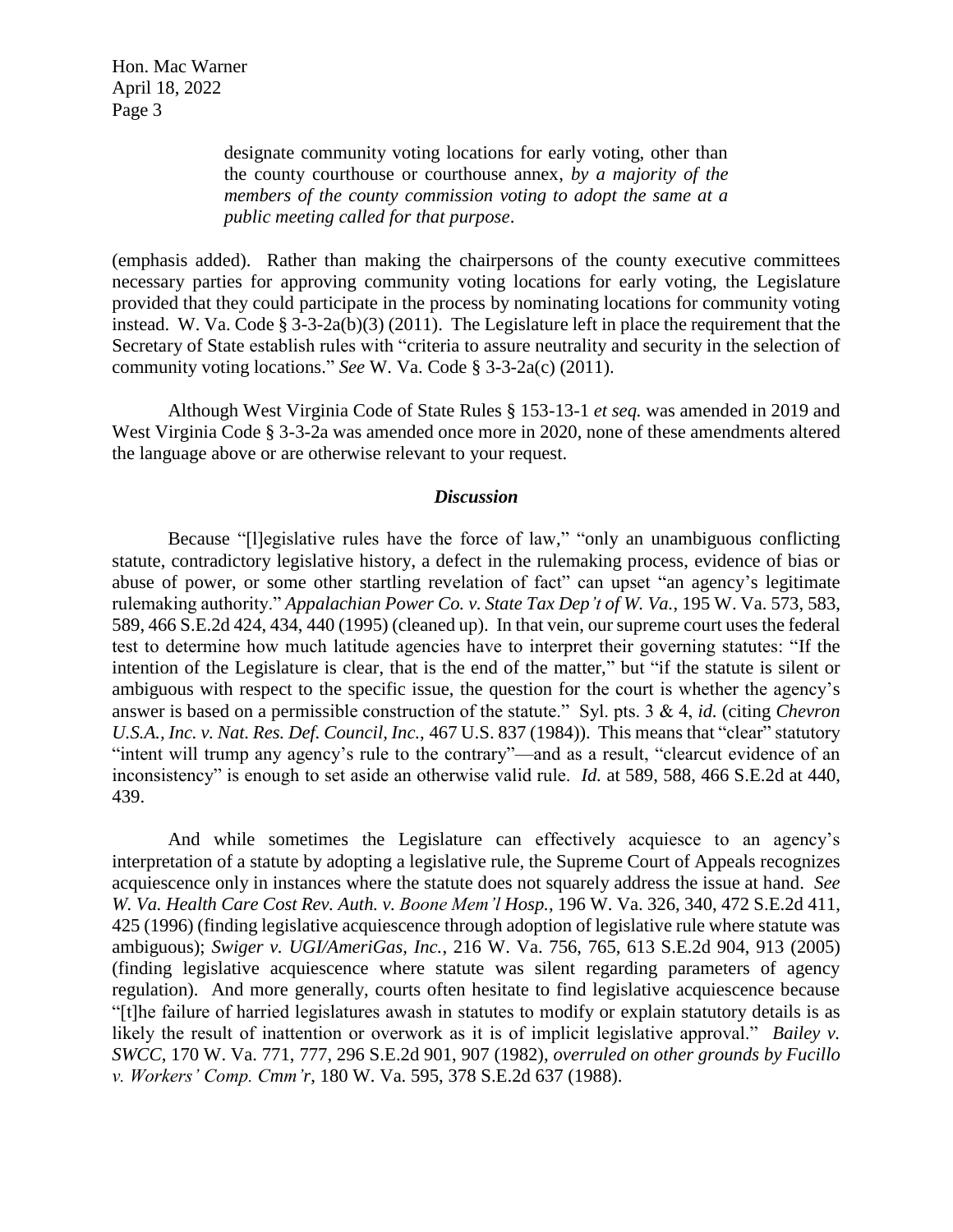Your letter asks "whether the previous and current position taken by the Secretaries of State was in excess of our rule-making authority by keeping the material provisions of the Rule at Sections 3.1, 3.4, and 3.5 in place after the 2011 statutory amendment." Turning first to the interplay between the rule at Section 3.5 and West Virginia Code § 3-3-2a(b), a plain reading of these provisions reveals that they are in conflict. Current Section 3-3-2a(b) expressly outlines who must agree to proposed early in-person voting locations: the county clerk and a "majority of the members of the county commission." Yet the legislative rule adds the chairpersons of the major parties' county executive committees to this list. Applying the principles of interpretation outlined above, we conclude that this portion of the rule conferring authority to veto a proposed community voting location on two additional people is in direct conflict with Section 3-3-2a(b).

*First*, Section 3-3-2a(b)'s history shows that there is no statutory gap for the Secretary of State to fill when it comes to authority to consent to or veto a proposed location. The Legislature not once but twice—addressed this issue head-on. In the 2009 version of the statute, the Legislature expressly granted authority to agree to or reject a proposed location to the county commission, the county clerk, and the chairpersons of the county executive committees of the two major political parties (which, of course, led to the prior Secretary including that same list in West Virginia Code of State Rules § 153-13-1 *et seq*.). But in 2011, the Legislature chose to remove from the statute the chairpersons' authority to approve a proposed location. The Legislature thus made clear its intent to determine which individuals' consent is needed in the community location selection process. Both statutes list the entities and officials the Legislature selected by name, and when "a subsequent statute dealing with the same subject uses different language concerning that subject," courts "*presume*[]" the Legislature intended to make that "change in the law." *State v. Gen. Daniel Morgan Post No. 548, Veterans of Foreign Wars*, 144 W. Va. 137, 144, 107 S.E.2d 353, 358 (1959) (emphasis added).

*Second*, the fact the 2011 amendment gave the chairpersons a *different* role—nominating locations instead of approving them, W. Va. Code  $\S 3-3-2a(b)(3)$ —underscores that the Legislature meant for their involvement to go that far and no further. Courts give effect "to each part of the statute and to the statute as a whole so as to accomplish the general purpose of the legislation." Syl. pt. 2, *Smith v. State Workmen's Comp. Cmm'r*, 159 W. Va. 108, 219 S.E.2d 361 (1975). So here, what the Legislature said about the chairpersons' role in one part of the statute confirms that its choice *not* to include the chairpersons in a related section was deliberate. *See Griffith v. Frontier W. Va., Inc.,* 228 W. Va. 277, 285, 719 S.E.2d 747, 754 (2011) (recognizing that the Legislature also provides guidance through statutory silence).

*Third*, the Legislature's conferral of rule-making authority to "establish [] criteria to assure neutrality and security in the selection of community voting locations" does not change the result. *See* W. Va. Code § 3-3-2a(c) (2011). To be sure, in the face of statutory silence, including the chairpersons of the county executive committees in the process might well be a valid criterion of neutrality. But through statutory amendments, the Legislature made plain that affording the chairpersons this veto authority was no longer its intent. *See* Syl. pt. 5, *Appalachian Power Co.,*  195 W. Va. at 579, 466 S.E.2d at 430 (holding that a legislative rule "must faithfully reflect the intention of the legislature" (cleaned up)). In short, while advancing "neutrality" may have been a valid basis for a legislative rule before 2011, it isn't anymore.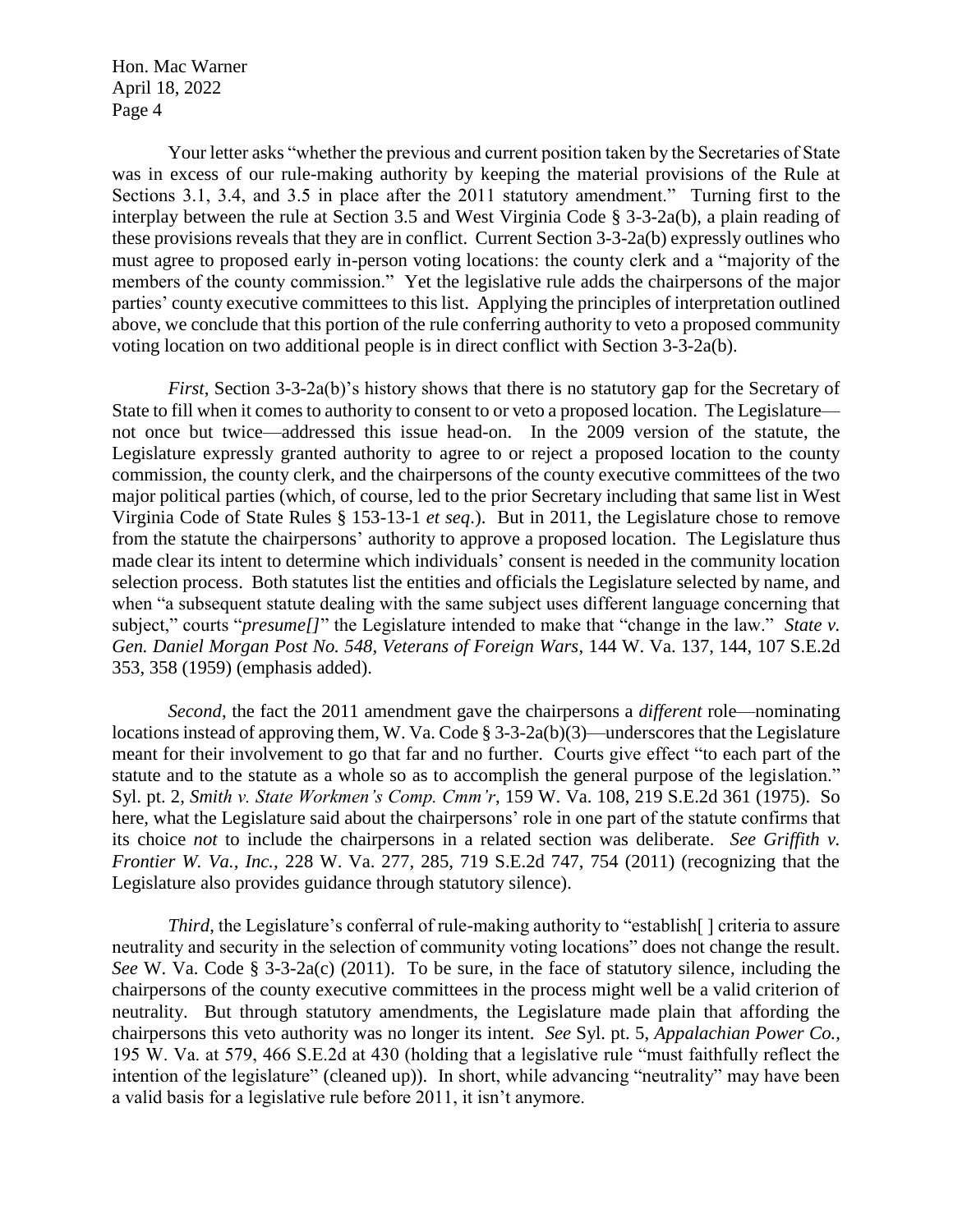*Finally*, this is not a case of legislative acquiescence. True, the Legislature re-approved the legislative rule in 2019, even though the rule's discussion of the county chairpersons conflicted with then-current law. But as explained above, our supreme court does not credit legislative acquiescence unless a statute is ambiguous—and even then only rarely. *E.g.*, *In re Sorsby*, 210 W. Va. 708, 559 S.E.2d 45 (2001). Here, Section 3-3-2a(b)'s "text, given its plain meaning, answers the interpretative question." *Appalachian Power Co.*, 195 W. Va. at 587, 466 S.E.2d at 438. And recall that the Legislature amended the relevant statute again in 2020, *after* the last time it approved the legislative rule. Any claim of legislative acquiescence thus might well be defeated by appeal to the "ordinary canon[] of interpretation" that "the statute last in time prevails as the most recent expression of the legislative will." *Boone Mem'l Hosp.,* 196 W. Va. at 336, 472 S.E.2d at 421; *see also*, *e.g.*, *In re Sorsby*, 210 W. Va. at 714, 559 S.E.2d at 511 (looking to date of most recent statutory modification as evidence of most recent legislative intent); *Joseph Spiedel Grocery Co. v. Warder*, 49 S.E.2d 534, 536 (1904) (looking to date of last statutory amendment as evidence of legislative intent when interpreting entirety of statute).

In sum, West Virginia Code of State Rules § 153-13-3.5 creates additional veto authority that the Legislature removed from the operative statute in 2011. A reviewing court would almost certainly find that the rule and statute conflict—and in that case, the statute would control.

Nevertheless, we also note that *other* aspects of the legislative rule do not raise the same problem. Turning next to West Virginia Code of State Rules §§ 153-13-3.1 and -3.4, a plain reading of these provisions reveals no conflict with the statute. These portions of the rule establish the deadlines for county clerks to submit early voting community location proposals to the county commission and for county commissions to either approve or disapprove them. Because West Virginia Code § 3-3-2a is silent on deadlines it follows that timeframes are appropriate "gapfilling" questions the Legislature delegated to the Secretary of State. *See*, *e*.*g*., *Appalachian Power Co.*, 195 W. Va. at 589, 466 S.E.2d at 440 (authorizing agency "to fill the gap" in a way that comports with Legislature's "unambiguously expressed intent" (cleaned up)). In this instance, this is precisely what the Secretary has done.

Our conclusion on the chairperson veto provision is no barrier to enforcing these (and other) aspects of the same rule. The State Administrative Procedures Act provides that unless "a legislative rule specif[ies] that the provisions thereof shall not be severable," the default is that "if any provision of any rule section or amendment thereto is held to be unconstitutional or void, the remaining provisions of the rule shall remain valid." W. Va. Code § 29A-3-18. Because there are no non-severability provisions to contend with here, we expect that a reviewing court would deem Section 3.5 severable from the remaining portions of the legislative rule.

We therefore conclude that although West Virginia Code of State Rules § 153-13-3.5 conflicts with the governing statute insofar as it vests the chairpersons of the county executive committees with veto power over proposed early voting locations, that defect does not extend to the rest of the Secretary of State's rules governing early in-person voting locations. What steps your office might take next in this situation are beyond the scope of this Opinion, particularly as legislative rules retain the force and effect of law unless repealed or invalidated by a court. But